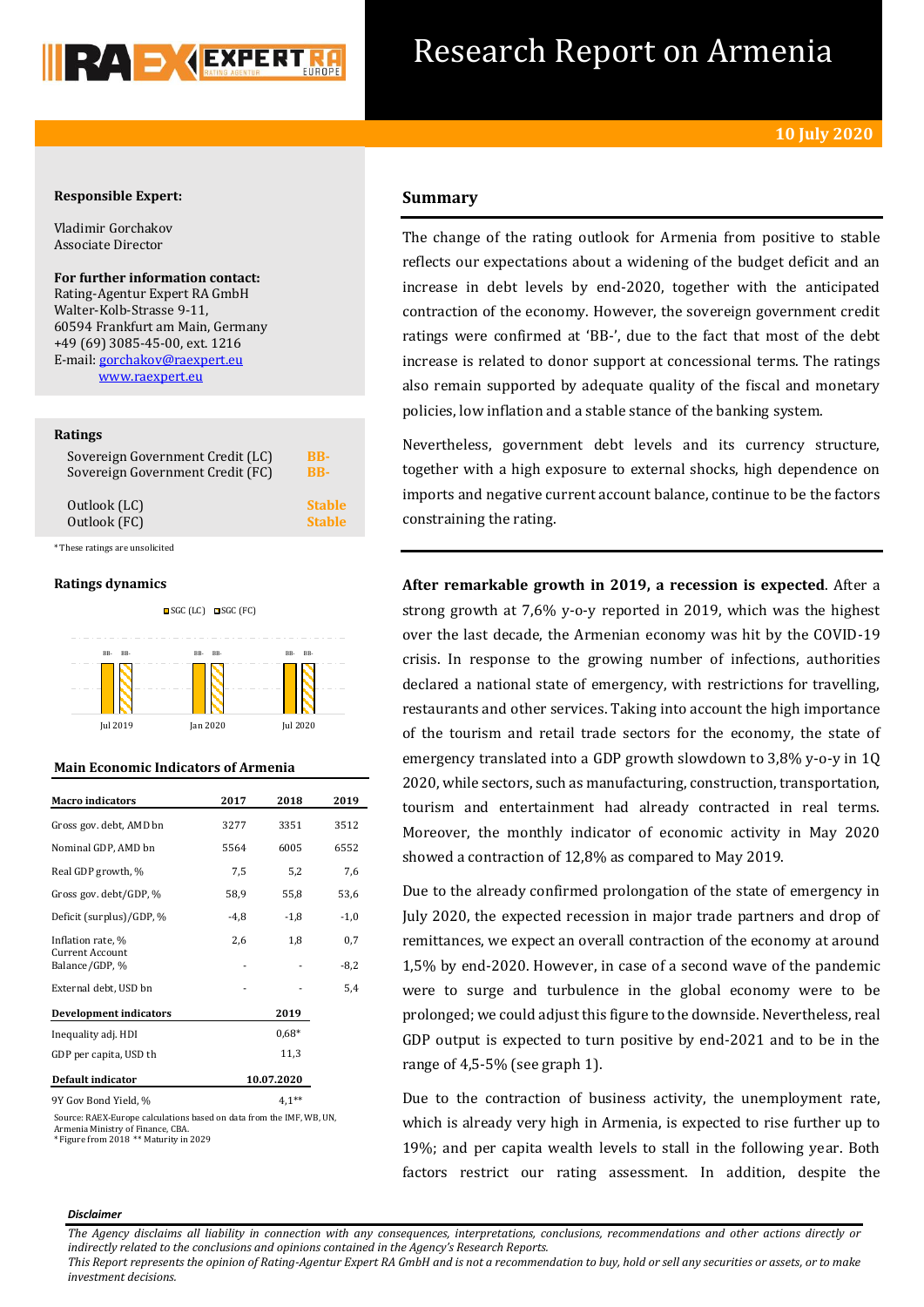# RAD KEXPERT

#### **Graph 1:** Macroeconomic indicators, %



Source: RAEX-Europe calculations based on data from the IMF

**Graph 2:** Government debt dynamics, %



Source: RAEX-Europe calculations based on data from the IMF and Ministry of Finance of the Republic of Armenia



**Graph 3:** Fiscal budget dynamics, % of GDP

Source: RAEX-Europe calculations based on data from the IMF and Ministry of Finance of the Republic of Armenia

improvement in some World Bank governance indicators and the positive dynamic in the corruption perception ranking, economic competitiveness and institutional development in Armenia remains limited, negatively affecting our rating.

**Sharp increase of debt load by end-2020**. According to the 2019 final data, the level of public and publically guaranteed debt reached 53,6% of GDP, and the central government debt dropped below 50%, which is in line with the government's original objective. However, the government already requested for additional financing mainly from the IMF and other international institutions, as well as local markets, in order to finance increased spending. The IMF already approved around USD 280 m program for Armenia in April 2020, and additional support expected from other donors. In addition, as of May 2020, 77% of public debt was FX-denominated, which makes it heavily exposed to currency shocks.

Due to these factors, we expect a sharp debt increase up to 64% of GDP and 275% of budget revenues by the end of 2020 (see graph 2), which restricts our rating assessment for the next year. However, the negative influence of debt dynamics is partially mitigated by the fact that a major part of new liabilities are related to financial support from international donors, such as IMF and ADB. In addition, the current favorable public debt structure supports our rating assessment: as of May 2020, shortterm debt accounted only for 4,8% of total debt and 16% had floating interest rate.

**The fiscal deficit is expected to widen considerably**. Continued fiscal reforms with the strengthening tax discipline, growth of revenues on the back of strong GDP dynamics together with the capital expenditures below plans, led to a narrow deficit of 1% of GDP in 2019 (see graph 3). In the face of the COVID-19 crisis, the government of Armenia by May 2020 announced a financial support package with a headline amount of USD 300 m (2% of GDP), which includes direct social assistance transfers to some categories of citizens; labor subsidies for SMEs; subsidized loans to some heavily affected enterprises. Moreover, the authorities keep announcing additional support measures according to the development of the current recession.

This fiscal stimulus together with the steady contraction of tax and export revenues, will lead to a sharp increase of the deficit, which expected to reach 5% of GDP by end 2020, compared to 2,3% originally planned for 2020 Budget. However, we expect the deficit to go below the 3% threshold as soon as in 2021.

We consider the quality of the fiscal policy as adequate on the face of the current economic crisis, with countercyclical measures and commitment to increase of transparency, accountability and predictability of the

#### *Disclaimer*

*The Agency disclaims all liability in connection with any consequences, interpretations, conclusions, recommendations and other actions directly or indirectly related to the conclusions and opinions contained in the Agency's Research Reports.*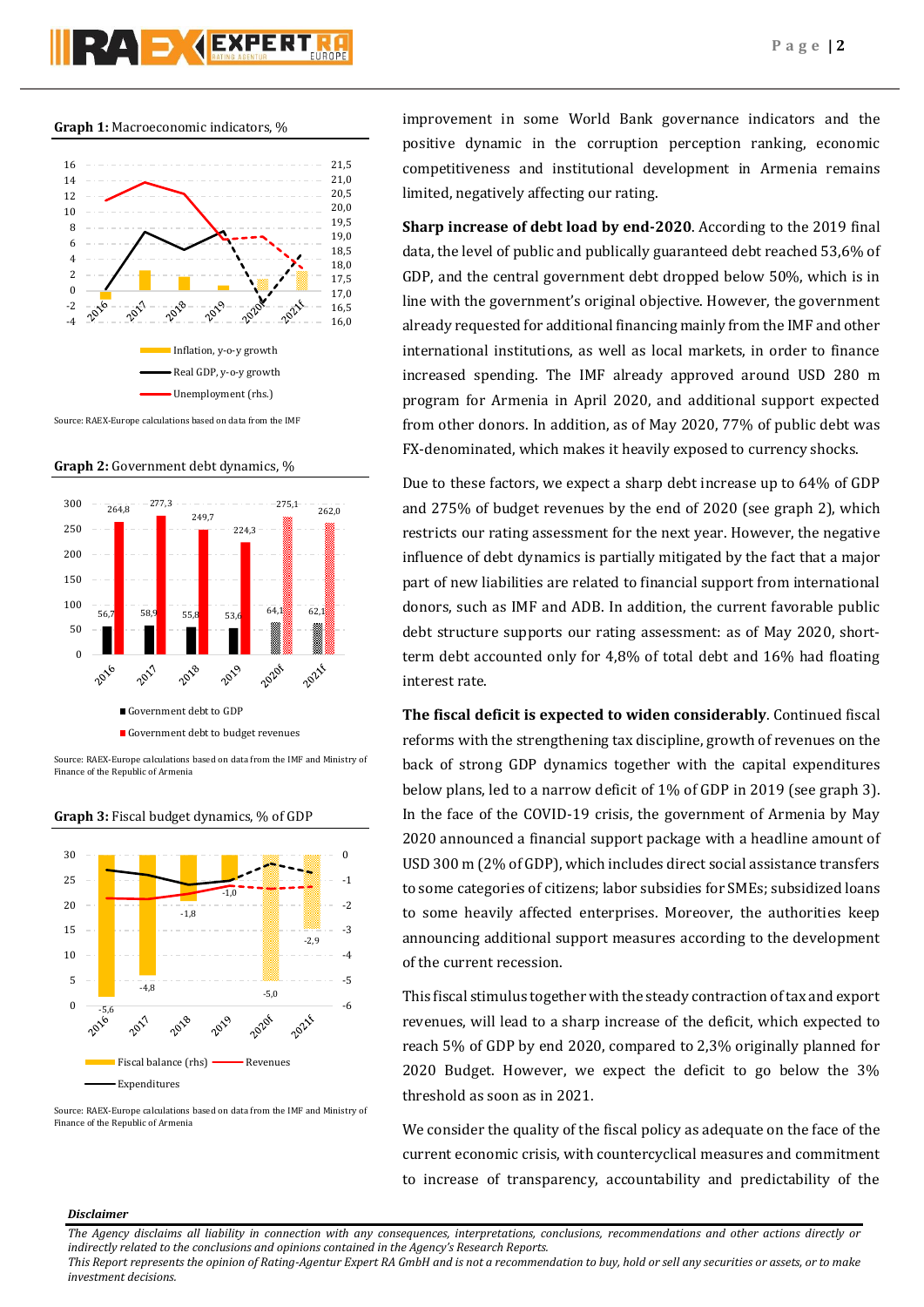





Source: RAEX-Europe calculations based on data from the CBA and IMF

**Graph 5:** Financial dollarization, % of total



#### **Graph 6:** Financial soundness indicators, %



Source: RAEX-Europe calculations based on data from the CBA

policy. This includes, transparent public procurement, reporting of program implementation, as well as strengthening of the fiscal risks management. The government also continues public investments management reforms, implementation of Medium-Term Expenditure Framework and program-based budgeting. Moreover, in the long-run the authorities commit to fiscal consolidation and lower debt after the recovery stage.

### **Low inflation allowed the CBA to accelerate expansionary monetary policy.** As compared to the majority of Caucuses and Central Asia (CCA) peers, Armenia has lower inflation, that reached 0,7% by end-2019. Moreover, by the end of 1Q 2020, the inflation rate turned negative, while the CBA's target over the last two years remains unchanged at 4% (see graph 4). Balancing pressures from capital outflows with the space provided by such a low inflation, the CBA accelerated the policy easing and lowered its interest rate three times during 1H 2020, the last time being in June 2020 when it trimmed it down to 4,5%. We expect that the policy relaxation together with AMD depreciation will elevate the inflation up to 1,5% by the end of 2020, which we still assess favorably.

In addition to the rate cut, the CBA has conducted repos and FX swap operations to ensure ample liquidity conditions across the interbank market. While making limited interventions in March 2020 in order to smooth AMD volatility, the CBA also confirmed its commitments to a free float exchange regime. Therefore, we assess the quality of the monetary policy as a positive factor. However, its efficiency remains limited by lingering and concentrated local capital markets as well as still elevated financial dollarization. The later so far keeps declining despite the volatility on the financial markets (see graph 5).

**The banking sector remains stable.** Before the COVID-19 crisis credit to the economy grew at an accelerated pace. Domestic credit provided by the financial sector and assets to GDP ratios in 2019 reached 65% and 89% respectively, as compared to 62% and 83% in 2018. However, this was mostly led by household credits, which grew by 32% y-o-y. Financial soundness indicators also showed a positive dynamic: the regulatory capital to risk-weighted assets was 17,0%, NPLs to total loans stood at 5,3%, ROA and ROE were 1,8% and 12,6% respectively, while the ratio of liquid assets to demand deposits was 118,1% by the end of 1Q 2020 (see graph 6).

However, in our view, the 1Q metrics are not fully reflecting the consequences of the economy contraction for the banks' balance sheets, and we expect gradual deterioration of the banking system metrics by end-2020 with the worsening of asset quality, declining profitability and capitalization metrics. We also expect credit growth to slow down in

#### *Disclaimer*

*The Agency disclaims all liability in connection with any consequences, interpretations, conclusions, recommendations and other actions directly or indirectly related to the conclusions and opinions contained in the Agency's Research Reports.*